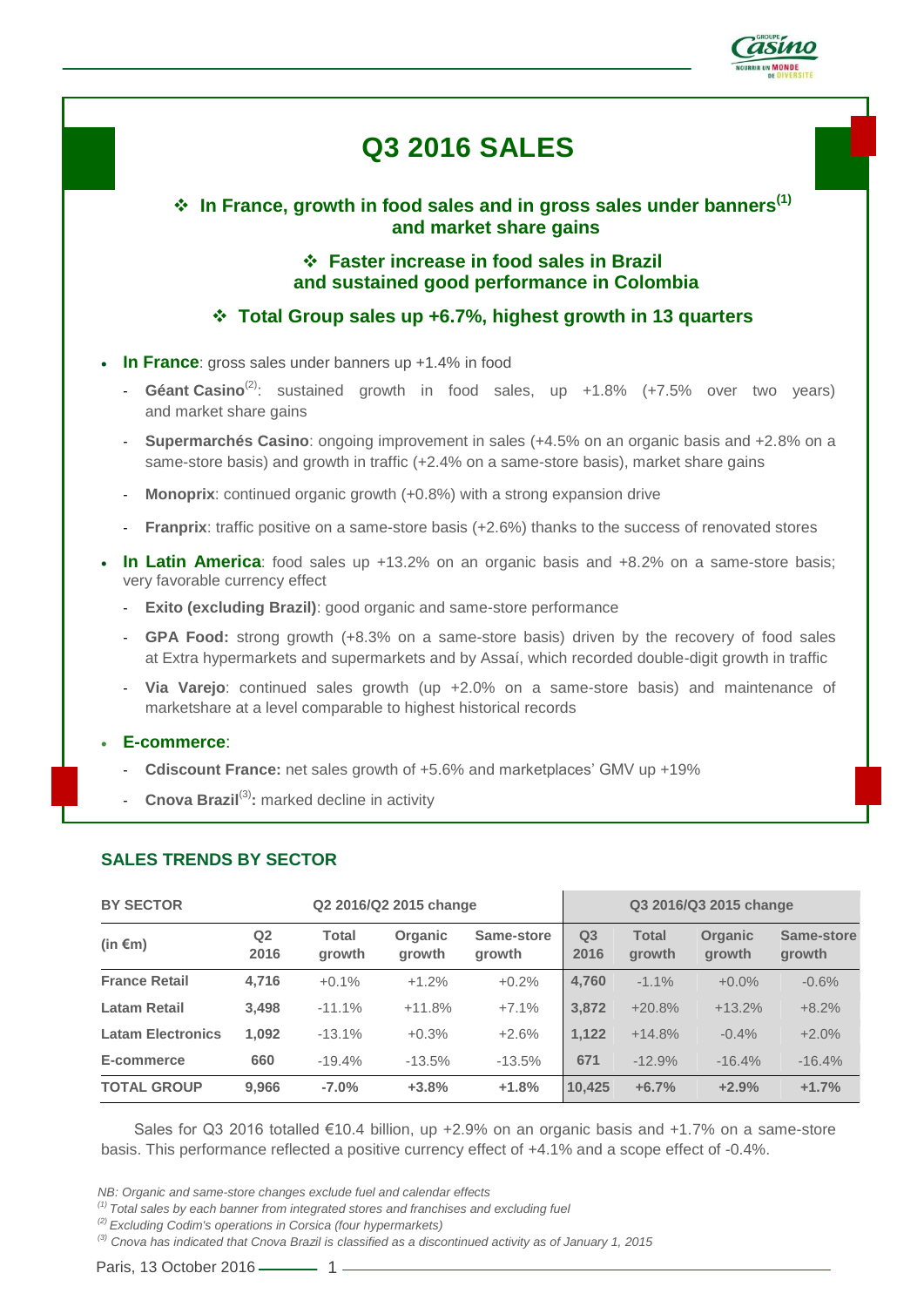

## **France Retail**

| Q2 2016/Q2 2015 change        |                        |                        |                          |                          | Q3 2016/Q3 2015 change               |                        |                        |                          |                      |                                      |
|-------------------------------|------------------------|------------------------|--------------------------|--------------------------|--------------------------------------|------------------------|------------------------|--------------------------|----------------------|--------------------------------------|
| <b>BY BANNER</b>              | Q <sub>2</sub><br>2016 | <b>Total</b><br>growth | <b>Organic</b><br>growth | Same-<br>store<br>growth | Same-store<br>growth over<br>2 years | Q <sub>3</sub><br>2016 | <b>Total</b><br>growth | <b>Organic</b><br>growth | Same-store<br>growth | Same-store<br>growth over<br>2 years |
| <b>Hypermarkets</b>           | 1,153                  | $-0.2%$                | $+2.5%$                  | $+2.2%$                  | $+3.9%$                              | 1,233                  | $-0.4%$                | $+0.4%$                  | $+0.2%$              | $+3.7%$                              |
| o/w Géant Casino              | 1,081                  | $-0.6%$                | $+2.2%$                  | $+2.2%$                  | $+4.2%$                              | 1,147                  | $-0.6%$                | $+0.3%$                  | $+0.3%$              | $+4.2%$                              |
| <b>Leader Price</b>           | 641                    | $-3.2%$                | $+1.7%$                  | $+1.1%$                  | $+0.2%$                              | 597                    | $-7.6%$                | $-4.6%$                  | $-2.7%$              | $-0.5%$                              |
| <b>Monoprix</b>               | 1,055                  | $+2.4%$                | $+0.7%$                  | $-2.1%$                  | $-1.4%$                              | 971                    | $+1.1%$                | $+0.8%$                  | $-2.3%$              | $-0.2%$                              |
| <b>Supermarchés</b><br>Casino | 816                    | $+1.9%$                | $+3.1%$                  | $+1.2%$                  | $-1.1%$                              | 903                    | $+3.3%$                | $+4.5%$                  | $+2.8%$              | $+3.5%$                              |
| <b>Franprix</b>               | 411                    | $-3.2%$                | $-2.8%$                  | $-0.6%$                  | $-3.6%$                              | 370                    | $-6.5%$                | $-1.9%$                  | $-0.1%$              | $+0.5%$                              |
| Convenience<br>& Other $(1)$  | 639                    | $+0.6%$                | $+0.5%$                  | $-1.1%$                  | $+1.2%$                              | 686                    | $-1.7%$                | $-2.1%$                  | $-3.9%$              | $+0.5%$                              |
| o/w Convenience               | 349                    | $-0.6%$                | $-1.4%$                  | $-3.3%$                  | $+4.0%$                              | 417                    | $-0.6%$                | $-0.9%$                  | $-2.3%$              | $+6.0%$                              |
| <b>FRANCE RETAIL</b>          | 4,716                  | $+0.1%$                | $+1.2%$                  | $+0.2%$                  | $+0.3%$                              | 4,760                  | $-1.1%$                | $+0.0%$                  | $-0.6%$              | $+1.8%$                              |

*The calendar effect in France in Q3 was +0.3%.*

In France, total sales amounted to  $\epsilon$ 4,760m and were shaped by two factors:

- a plan to close 282 loss-making stores (out of a total 10,521 stores), which had a negative -0.6% impact on sales;
- the transfer of stores to franchise in formats suited to this type of operation (Convenience, Franprix and Leader Price). These transfers, for which the Group continues to record wholesale sales, had a negative impact of -0.9% in Q3.

In these conditions, gross sales under banners remained dynamic, rising by +0.7% (+1.4% for food) in Q3. Since the beginning of the year, gross sales under banners are up  $+2.1\%$  ( $+2.5\%$  for food). This performance is reflected in the Group's market share in France, which increased by +0.1 pt over the cumulative year-to-date Kantar P09 period.

Looking at integrated stores over a two-year period, same store sales were up +1.8%, a sequential improvement from the +0.3% increase in Q2 2016 over two years.

 At **Géant Casino**, sales were up +0.3% on a same-store basis during the semester, excluding a calendar effect of +0.6% (+0.9% including calendar).. Food sales increased by +1.8% on a same-store basis and by +7.5% over a two-year period. Sales of fresh products rose +4.3% over one year. Non-food sales declined considering the impact of unfavourable weather on seasonal items. The banner's market share continued to widen: +0.1 pt over the last Kantar P09 period.

**Leader Price's** reported Q3 sales were affected by two measure in Q3:

- the transfer of stores to franchise (negative impact of -3.9% on reported sales);
- the closure of 71 loss-making stores (negative impact of -1.9%).

As a whole, gross sales under banner stood at €657m versus €659m in Q3 2015.

The 403 integrated stores saw a -2.7% decrease in same-store sales excluding the calendar effect (+0.8% of calendar effect), reflecting the deployment of new operating processes over the summer. Performance has improved gradually since September. Same-store sales over a two-year period were virtually stable in Q3.

 **Monoprix** saw sales rise by +1.1% overall and by +0.8% in organic terms. Expansion was dynamic, with 10 new stores opened during the quarter, for a total of 89 over the past 12 months. Same-store sales were down -2.3% and were virtually stable over two years (versus -1.4% in Q2). Food volumes were down -0.5%. Non-food sales were again impacted by unfavourable weather conditions and the decline in tourist activity in Paris. As a whole, gross sales under banner rose by +1.1%. Monoprix's market share held stable over the cumulative year-to-date Kantar P09 period.

*(1) Others : mainly Vindémia and Cafeterias*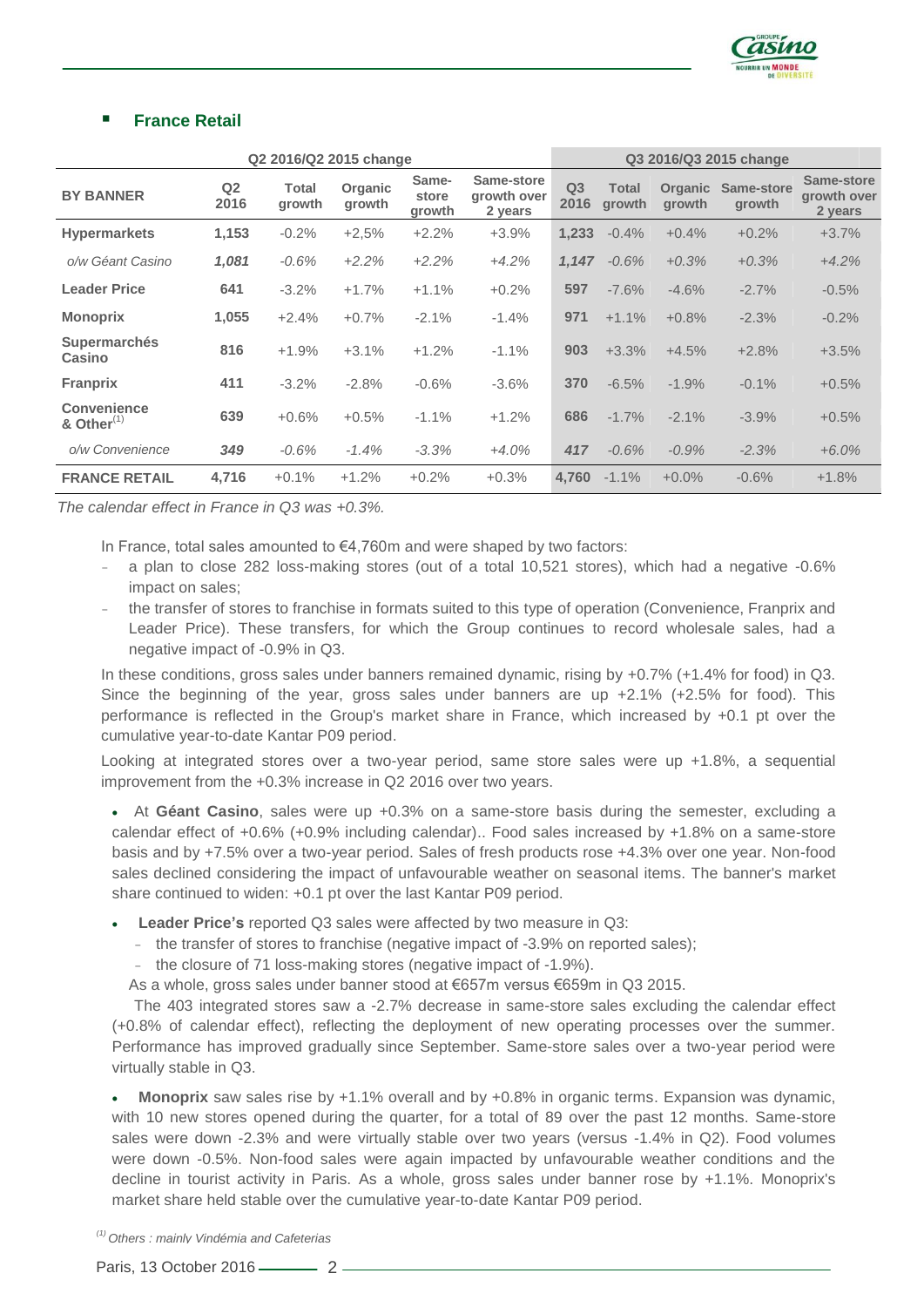

 Same-store sales at **Supermarchés Casino** continued to improve their comparable sales (+2.8% vs. +1.2% in Q2), thanks in particular to a good performance during the summer. Traffic continued to improve, up +2.4 % after +1.9% in Q2 2016, thanks to the deployment of commercial initiatives. Organic growth of +4.5% was boosted by the opening of one new integrated store and the affiliation of seven new franchises since Q3 2015. Gross sales under banner rose by +4.9% over the period. Market share widened by +0.1 pt over the last Kantar P09 period.

 At **Franprix,** sales were virtually stable (up +0.1% including the +0.2% calendar effect) and traffic was positive on a same-store basis (+2.6%). Over two years, the banner recorded a sequential improvement of +4.1 pt on a same-store basis (from -3.6% in Q2 to +0.5% in Q3 2016), reflecting the success of the renovations to the new Mandarine concept. Total growth was impacted by transfers of stores to franchises and store closures.

 **Convenience** sales saw a slight sequential improvement from the previous quarter. Over a two-year period, same-store sales rose by +6.0%, an acceleration vs. +4.0% in Q2 thanks to measures to transform the store network. Gross sales under banners increased by +1.0% over the quarter.

## **Latam Retail**

Food sales in Latin America continued to rise, gaining +13.2% on an organic basis and +8.2% on a same-store basis (vs +11.8% and +7.1%, respectively, in Q2 2016). Factoring in the favourable currency effect, the increase came to +20.8%.

 **Exito** (excluding the effect of consolidating GPA's sales) continued to show robust sales growth in Q3 2016, thanks to solid performances in Colombia, Uruguay and Argentina that reflected strong commercial dynamics.

 Growth in **GPA Food** sales in Brazil accelerated in Q3 2016, rising by +14.0% on an organic basis and  $+8.3\%$  on a same-store basis (vs  $+11.4\%$  and  $+6.3\%$  in Q2 2016). Food sales rose by  $+17.1\%$ on an organic basis and +10.8% on a same-store basis.

- **Assaí** turned in another very strong performance, with sales up +45.8% on an organic basis, driven by high same-store sales with double-digit growth in traffic and very dynamic expansion. The banner now accounts for 37% of GPA Food's sales.
- **Multivarejo** achieved a +1.8% increase in same-store sales over the quarter, compared with +0.9% in Q2 2016.
	- Food sales at Extra hypermarkets and supermarkets rose by more than  $+6.0\%^{(1)}$ , driven by the effects of the reshuffled sales policy. Extra hypermarkets have seen an increase in volumes and market share over the past five months. Sales of non-food items are still negative (in line with the market), yet improving.
	- Pão de Açúcar and the convenience formats remained on a good trend.

*GPA provided a detailed report on its Q3 sales on 11 October 2016.*

## **Latam Electronics**

Sales at Via Varejo rose +2.0% on a same-store basis thanks to the action plans deployed. The banner's market share has resumed historic hights.

*Via Varejo provided a detailed report on its Q3 sales on 11 October 2016.*

*(1) Data published by the subsidiary.*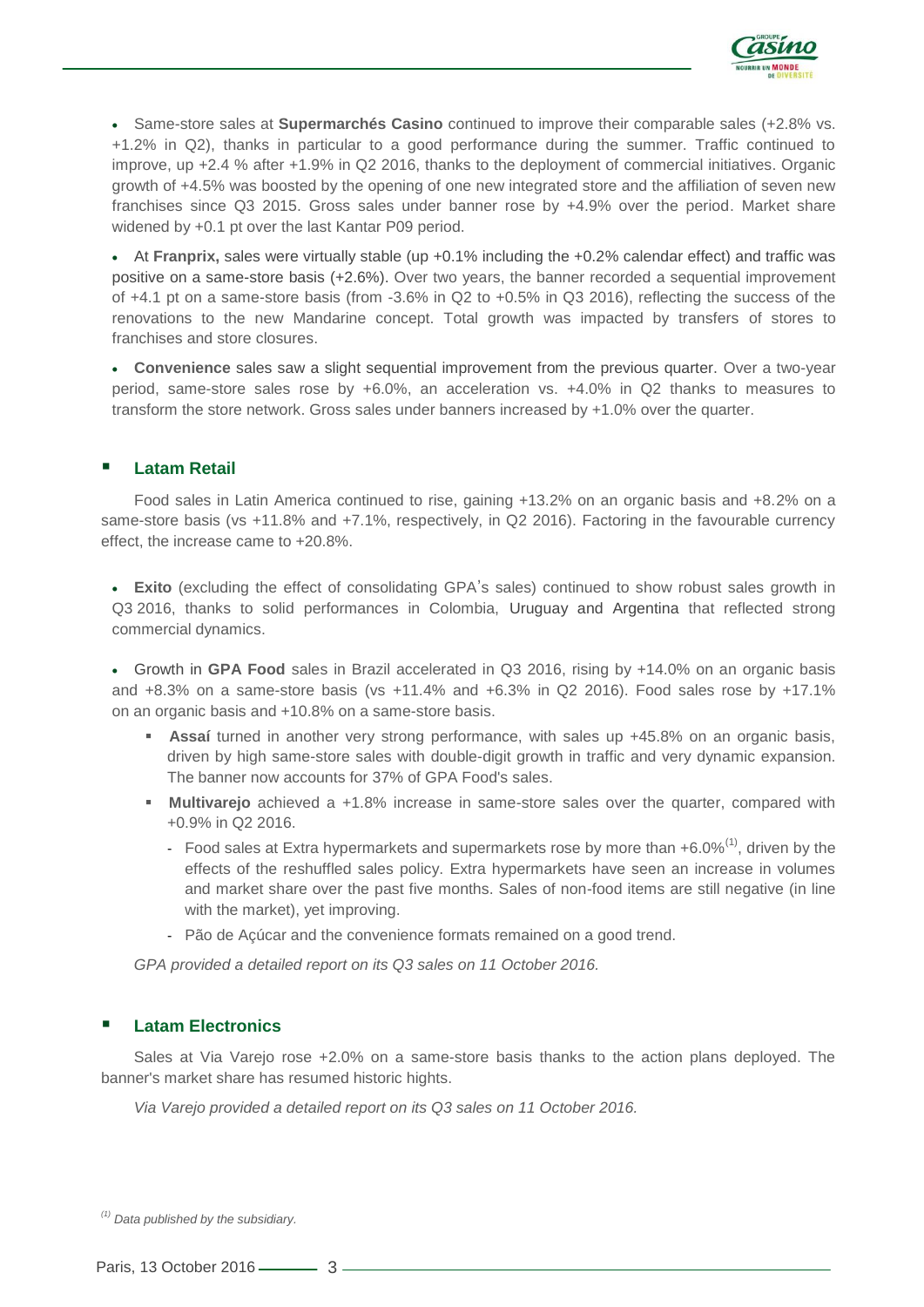

## **E-commerce**

In France, sales of **Cdiscount France**<sup>(1)</sup> website sales rose +5.6%. The banner remained on a good business trend while continuing to improve profitability, by reducing loss-making B2B sales and closing specialised sites. These moves had a negative -2.5 pt impact on Q3 growth. The marketplaces' GMV increased by +19% and their share of total GMV reached 33.3% in Q3 2016, representing a +347 bp improvement on the same period last year.

July was impacted by unfavourable weather and the tragic events in France. In August-September, the site recorded average growth in sales of  $+9.8\%$ . The banner now has nearly 8 million active customers<sup>(2)</sup> and the number of "Cdiscount à volonté" members more than doubled over 12 months.

**Cnova Brazil** reported a sharp contraction in business due, in particular, to the economic slowdown in Brazil that is penalizing non-food sales. The marketplace's share increased by +926 bp to 21.2%.

*Cnova provided a detailed report on its Q3 sales on 11 October 2016 and indicated that Cnova Brazil was classified as a discontinued activity as of January 1, 2015.*

#### **2016 OBJECTIVES**

**In France**, the Group confirms the following objectives:

- Trading profit of more than €500m
- Free Cash Flow(3) of more than €550m *(before 2015 dividends, coupons awarded to holders of hybrid instruments in 2015 and payment of an interim dividend in respect of 2016).*
- Net capital expenditure of c.€350m

*Definitions of the main non-GAAP indicators are available on the corporate website (www.groupecasino.fr).*

**\*\*\***

*(1) Growth in Cdiscount France website's sales (Excluding international sites and vertical sites closed at the end of September)*

*(2) Active customers at 30 September who made at least one purchase on our websites in the last 12 months*

*(3) Cash flow from operating activities in France after income tax - net capital expenditure of French activities and net interest expense paid. Includes dividends received from international subsidiaries and equity associates.*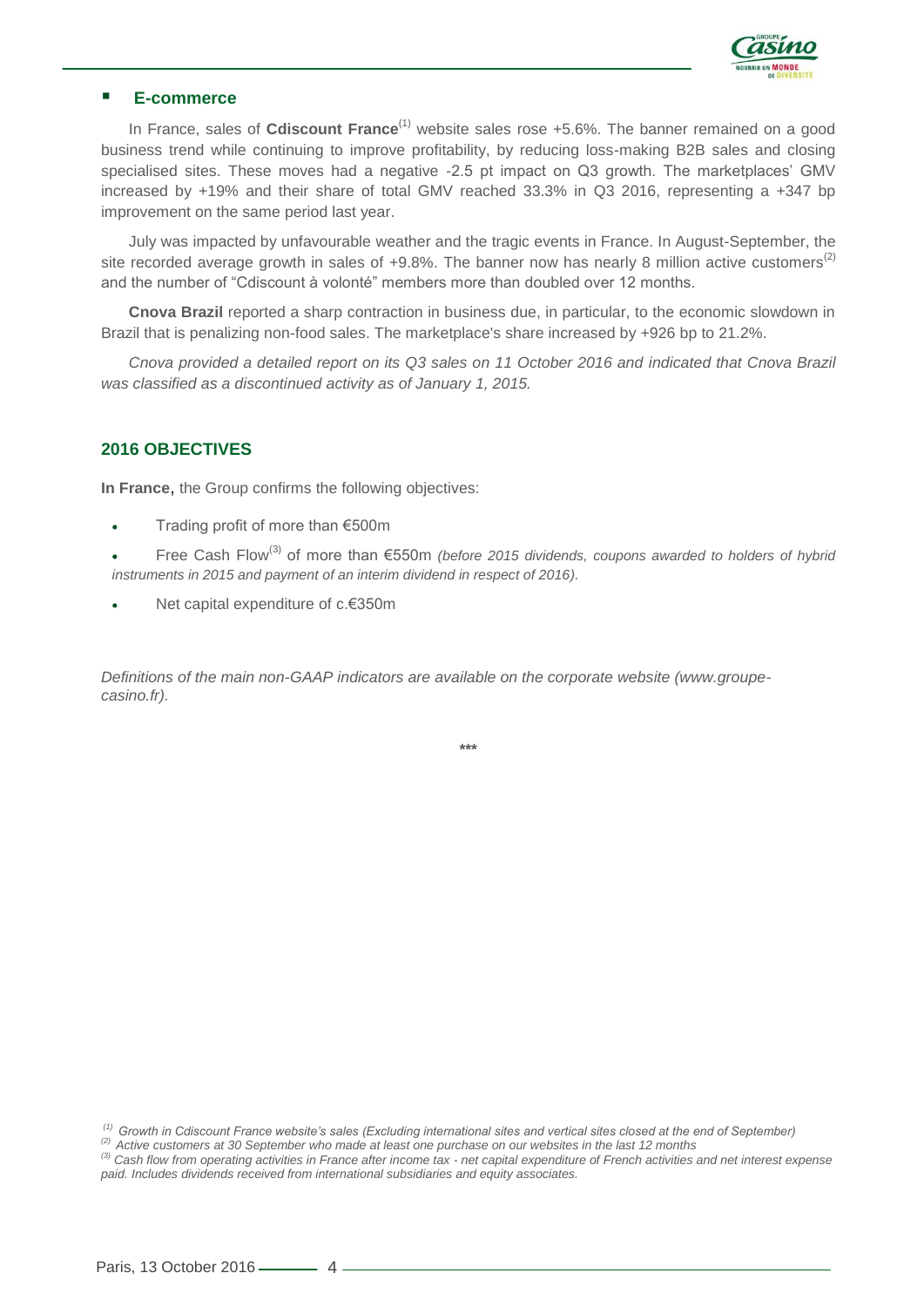

## **APPENDICES**

#### **Details and sales trends in Q3 2016**

Organic growth corresponds to growth at constant scope of consolidation and exchange rates, excluding fuel and calendar effects, unless otherwise mentioned.

## **France Retail: calendar effect in Q3 2016**

| Calendar effect in Q3 2016     |         |  |  |  |  |
|--------------------------------|---------|--|--|--|--|
| <b>Hypermarkets</b>            | $+0.7%$ |  |  |  |  |
| o/w Géant                      | $+0.6%$ |  |  |  |  |
| Leader Price                   | $+0.8%$ |  |  |  |  |
| <b>Monoprix</b>                | $+0.0%$ |  |  |  |  |
| <b>Supermarchés Casino</b>     | $+0.1%$ |  |  |  |  |
| <b>Franprix</b>                | $+0.2%$ |  |  |  |  |
| <b>Convenience &amp; Other</b> | $+0.2%$ |  |  |  |  |
| o/w Convenience                | $+0.3%$ |  |  |  |  |
| <b>France RETAIL</b>           | $+0.3%$ |  |  |  |  |

#### **France Retail: breakdown and change in gross sales under banners in Q3 2016**

| <b>ESTIMATED GROSS SALES</b><br>UNDER BANNERS (in $\epsilon$ m) | 2015  | 2016  | <b>Change</b> |
|-----------------------------------------------------------------|-------|-------|---------------|
| <b>Hypermarkets</b>                                             | 1,037 | 1,049 | $+1.1%$       |
| <b>Leader Price</b>                                             | 659   | 657   | $-0.3%$       |
| <b>Monoprix</b>                                                 | 984   | 995   | $+1.1%$       |
| <b>Supermarchés Casino</b>                                      | 789   | 827   | $+4.9%$       |
| <b>Franprix</b>                                                 | 427   | 400   | $-6.4%$       |
| <b>Convenience &amp; Other</b>                                  | 799   | 799   | $+0.0%$       |
| o/w Convenience                                                 | 503   | 508   | $+1.0%$       |
| <b>FRANCE RETAIL</b>                                            | 4,695 | 4,727 | $+0.7%$       |

## **Main changes in the scope of consolidation**

Restatement of activity in Asia

#### **Exchange rates**

| <b>AVERAGE EXCHANGE RATES</b> | Q3 2015 | Q3 2016 | <b>Currency effect</b> |
|-------------------------------|---------|---------|------------------------|
| Argentina (EUR/ARS)           | 10.2799 | 16.6901 | $-38.4%$               |
| Uruguay (EUR/UYP)             | 31.4770 | 32.5450 | $-3.3%$                |
| Colombia (EUR/COP) (x 1000)   | 3.2730  | 3.2884  | $-0.5%$                |
| Brazil (EUR/BRL)              | 3.9340  | 3.6223  | $+8.6%$                |
|                               |         |         |                        |

Paris, 13 October 2016  $-$  5  $-$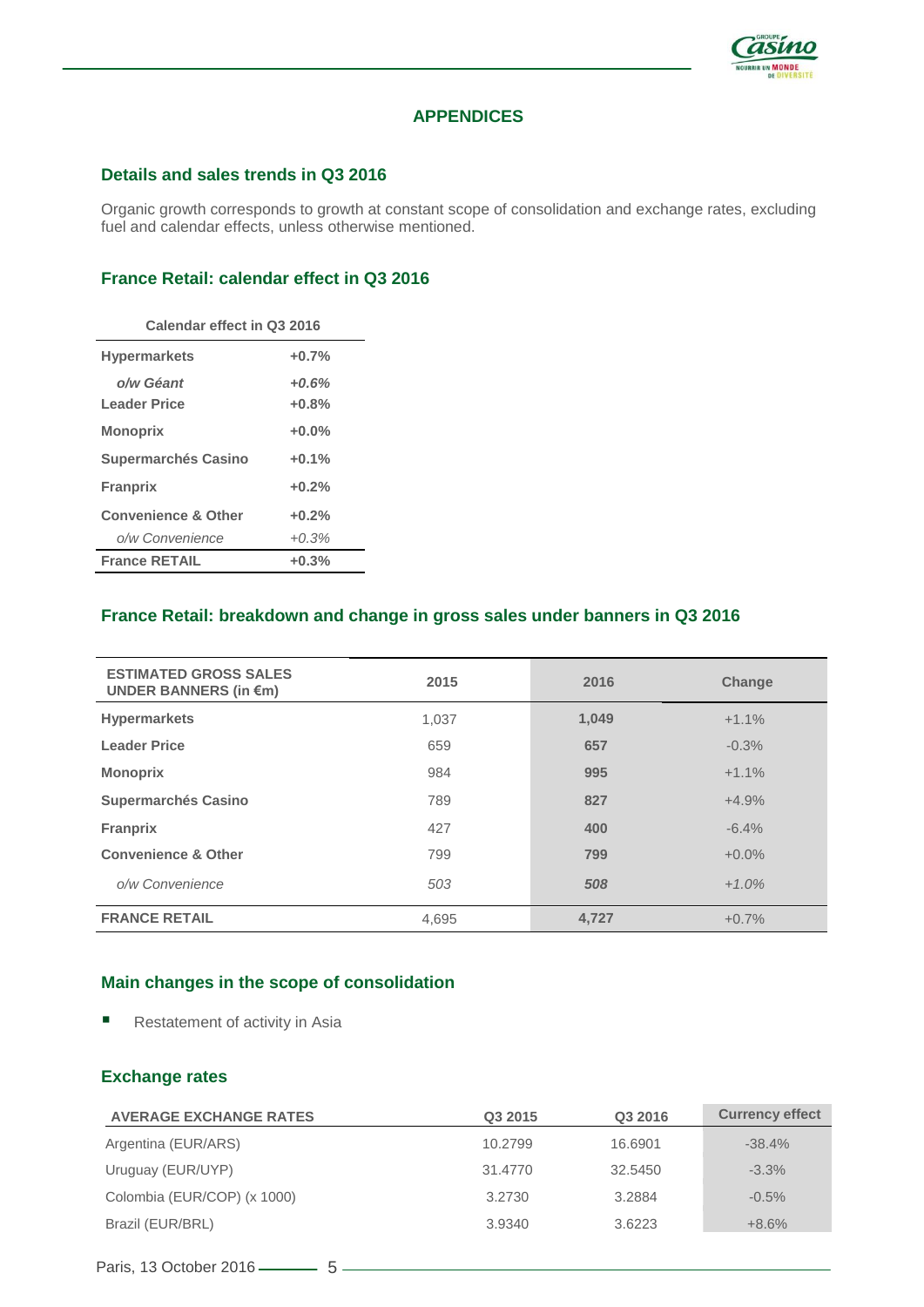

## **Store network at 30 September**

| <b>FRANCE</b>                              | 31 March 2016 30 June 2016 |        | 30 Sept. 2016 |
|--------------------------------------------|----------------------------|--------|---------------|
| <b>Géant Casino Hypermarkets</b>           | 129                        | 130    | 129           |
| o/w French affiliates                      |                            |        |               |
| International Affiliates                   | 12                         | 13     | 12            |
| <b>Supermarchés Casino</b>                 | 445                        | 444    | 445           |
| o/w French Franchised Affiliates           | 64                         | 64     | 69            |
| <b>International Franchised Affiliates</b> | 33                         | 32     | 32            |
| <b>Monoprix</b>                            | 709                        | 732    | 738           |
| o/w Franchises/Affiliates                  | 200                        | 195    | 196           |
| Naturalia                                  | 133                        | 136    | 137           |
| Naturalia franchises                       | 4                          | 5      | 5             |
| <b>Franprix</b>                            | 851                        | 853    | 853           |
| o/w Franchises                             | 366                        | 370    | 375           |
| <b>Leader Price</b>                        | 790                        | 788    | 796           |
| o/w Franchises                             | 339                        | 402    | 393           |
| <b>Total Supermarkets and Discount</b>     | 2,795                      | 2,817  | 2,832         |
| <b>Convenience</b>                         | 6.899                      | 6,864  | 6,745         |
| Other businesses (Cafeterias, Drive, etc.) | 646                        | 653    | 643           |
| <b>Indian Ocean</b>                        | 149                        | 161    | 172           |
| <b>TOTAL France</b>                        | 10,618                     | 10,625 | 10,521        |

| <b>INTERNATIONAL</b>                    | 31 March 2016 30 June 2016 |       | 30 Sept. 2016  |
|-----------------------------------------|----------------------------|-------|----------------|
| <b>ARGENTINA</b>                        | 27                         | 27    | 27             |
| Libertad Hypermarkets                   | 15                         | 15    | 15             |
| Mini Libertad mini-supermarkets         | 12                         | 12    | 12             |
| <b>URUGUAY</b>                          | 66                         | 69    | 75             |
| Géant Hypermarkets                      | 2                          | 2     | $\overline{2}$ |
| <b>Disco Supermarkets</b>               | 29                         | 29    | 29             |
| Devoto Supermarkets                     | 24                         | 24    | 24             |
| Devoto Express mini-supermarkets        | 11                         | 14    | 20             |
| <b>BRAZIL</b>                           | 2,126                      | 2,113 | 2,089          |
| <b>Extra Hypermarkets</b>               | 137                        | 135   | 134            |
| Pão de Açucar Supermarkets              | 185                        | 184   | 184            |
| <b>Extra Supermarkets</b>               | 194                        | 194   | 194            |
| Assai (discount)                        | 96                         | 97    | 100            |
| Mini Mercado Extra mini-supermarkets    | 301                        | 297   | 276            |
| Casas Bahia                             | 745                        | 750   | 750            |
| Ponto Frio                              | 233                        | 225   | 220            |
| <b>Drugstores</b>                       | 157                        | 155   | 155            |
| + Service stations                      | 78                         | 76    | 76             |
| <b>COLOMBIA</b>                         | 1,632                      | 1,695 | 1,805          |
| Exito Hypermarkets                      | 85                         | 86    | 85             |
| Exito and Carulla Supermarkets          | 163                        | 163   | 167            |
| <b>Super Inter Supermarkets</b>         | 58                         | 58    | 67             |
| Surtimax (discount)                     | 1,214                      | 1,283 | 1,383          |
| o/w "Aliados"                           | 1,062                      | 1,132 | 1,246          |
| Exito Express and Carulla Express mini- | 111                        | 104   | 102            |
| Other supermarkets                      | 1                          |       |                |
| <b>TOTAL International</b>              | 3,851                      | 3,904 | 3,996          |